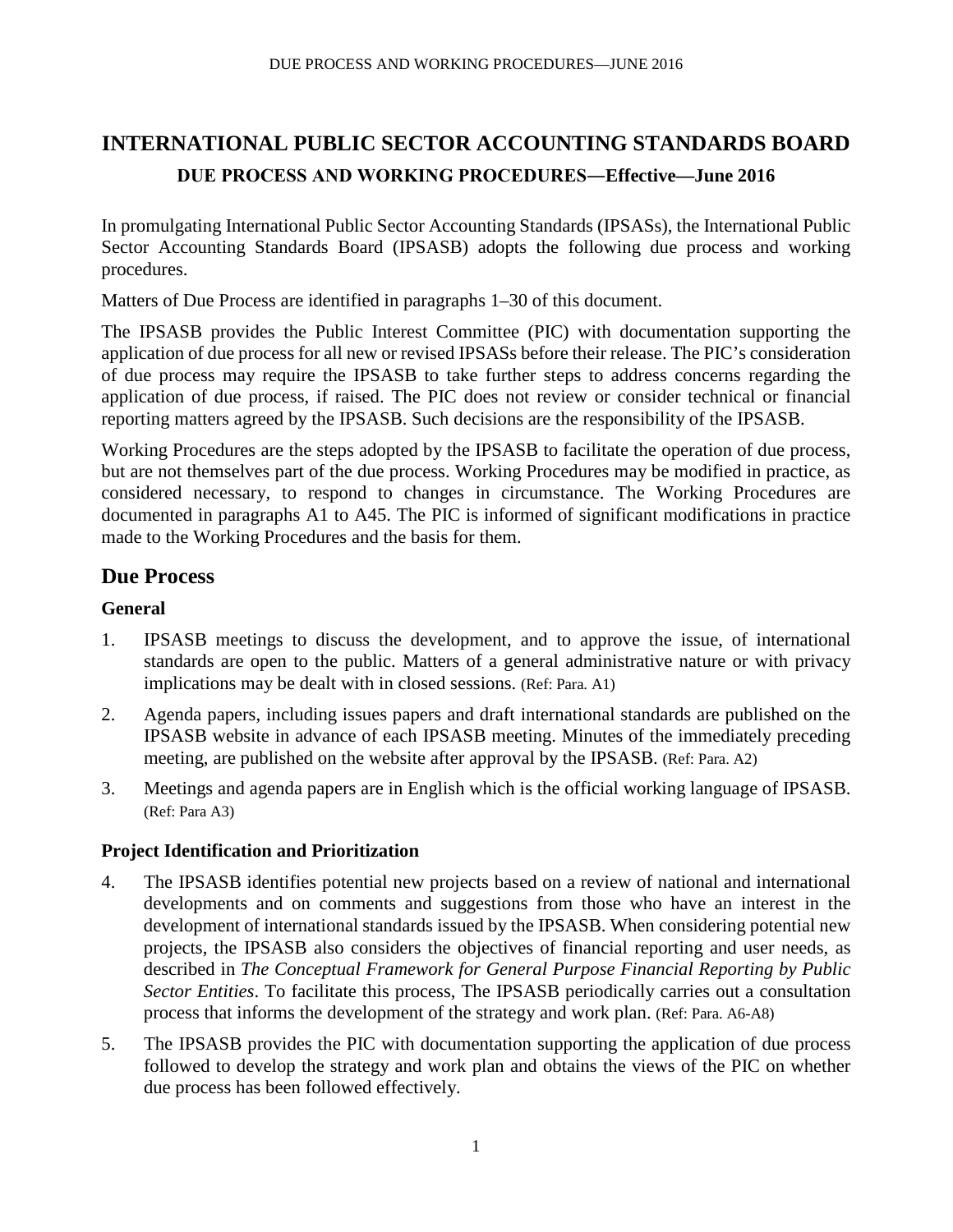6. In setting its strategy and work plan, the IPSASB also obtains the PIC's advice on the appropriateness of the items on the work plan, and on the completeness of the strategy and work plan from a public interest perspective. The IPSASB adjusts its final work plan to reflect the public interest views of the PIC or explains to the PIC how it has taken into account its advice. The IPSASB also discusses progress on its strategy and work plan with the PIC on a regular basis. (Ref: Para. A8)

# **Project Commencement**

7. A proposal to start a new project is prepared based on research and on appropriate consultation within the IPSASB, with consideration given to the costs and benefits of the anticipated output of the proposed project. The project brief is circulated to other IFAC Boards and Committees to identify matters of possible relevance to the project. The IPSASB considers and prioritizes the project brief having regard to the public interest. As appropriate, the IPSASB approves, amends or rejects the project brief in a meeting open to the public. (Ref: Para. A9-A10)

# **Development of Proposed International Standards**

- 8. The IPSASB may assign responsibility for a project to staff. The IPSASB may set up a Task Based Group or a Task Force to advise in the development of a project. (Ref: Para. A11-A16)
- 9. The IPSASB considers whether to issue a consultation paper, or hold a public forum or roundtable, in order to solicit views on a matter(s) under consideration. The IPSASB also considers the appropriateness of conducting a field test of the application of its proposals for a new or revised international standard. The decision to undertake any of these steps may be made at any stage before or after a draft international standard is issued for public exposure. The rationale for the IPSASB's decision in relation to these steps is discussed at an IPSASB meeting and the decision minuted. Comments received on a consultation paper, or through a public forum or roundtable, are considered in the same manner as comments received on an exposure draft. (Ref: Para. A17-A18)
- 10. When the IPSASB staff is satisfied that it has a proposed draft international standard that is ready for exposure, the draft is presented to the IPSASB.
- 11. The IPSASB votes on the approval of an exposure draft of the proposed international standard in accordance with the IPSASB's terms of reference. In voting in favor of the release of an exposure draft, a member of the IPSASB is confirming that he or she is satisfied that the draft would form an acceptable international standard in the event that no comments were received on exposure that required the IPSASB to amend the proposals. (Ref: Para. A19)

# **Public Exposure**

12. Approved draft international standards are exposed for public comment. Exposure drafts are placed on the IPSASB website where they can be accessed free of charge by the general public. Each exposure draft is accompanied by a summary memorandum that highlights the objective(s) of and the significant proposals contained in the draft international standard, as well as the IPSASB's view on the main issues addressed in the development thereof. (Ref: Para. A20-A21)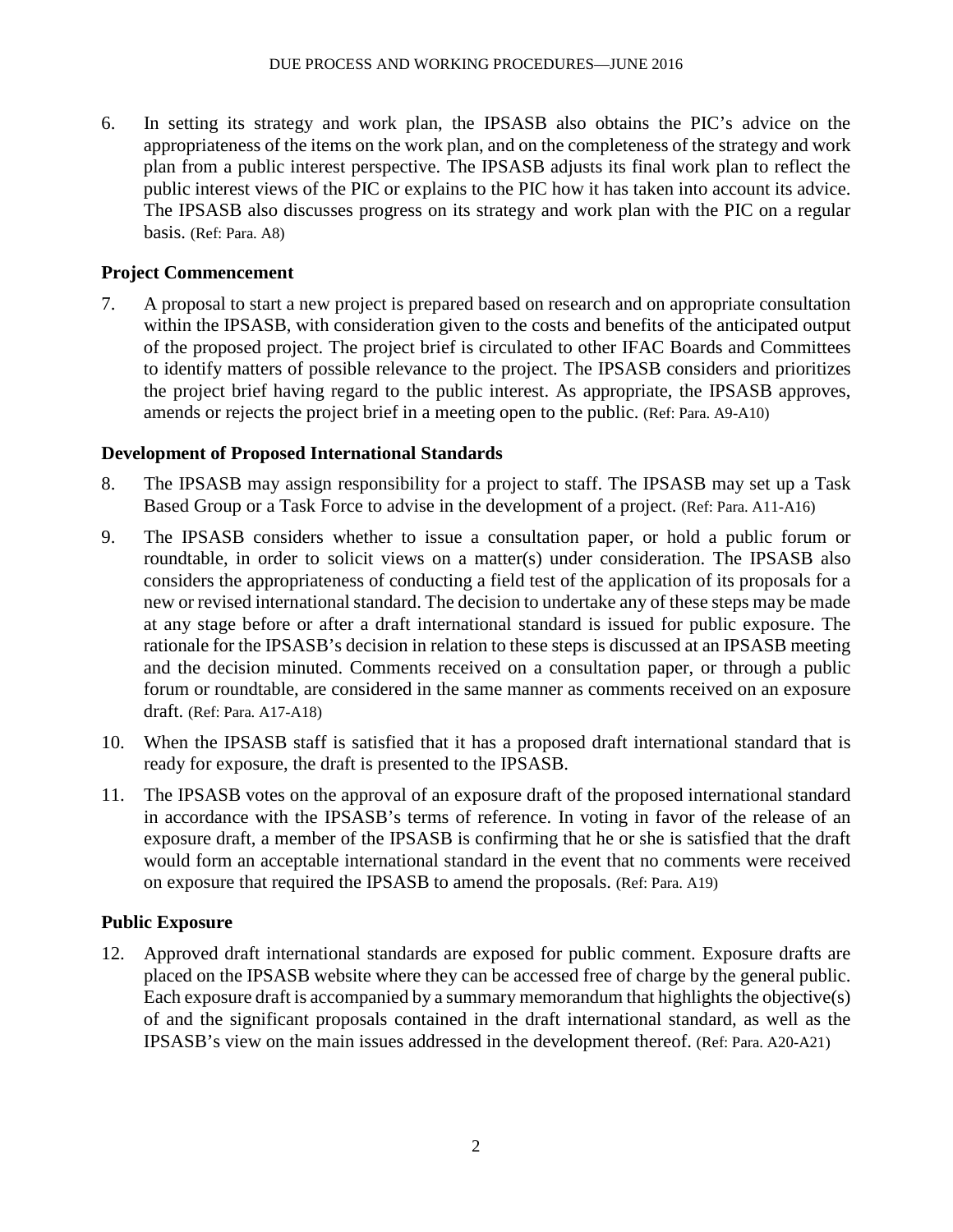- [1](#page-2-0)3. The exposure period will ordinarily be 120 days<sup>1</sup>. (Ref: Para. A22)
- 14. Comments made by respondents to an exposure draft are a matter of public record and are posted on the IPSASB website after the end of the exposure period. (Ref: Para. A23-26)

# **Consideration of Respondents' Comments on an Exposure Draft**

- 15. For each exposure draft the staff provide the IPSASB, as part of the IPSASB's public agenda papers, with an analysis that summarizes the significant issues raised by respondents, analyses those issues and, as appropriate, explains the reason(s) significant changes recommended by a respondent(s) are, or are not, to be accepted. (Ref: Para. A27-28)
- 16. Members of the IPSASB familiarize themselves with the issues raised in comment letters on exposure drafts such that they are able to make well informed decisions as they finalize an international standard. The IPSASB deliberates significant matters raised in the comment letters received, with significant decisions recorded in the minutes of the meeting of the IPSASB. (Ref: Para. A29)
- 17. At the meeting in which the IPSASB deliberates significant matters raised in the comment letters received, members of the IPSASB are asked whether there are any issues raised by respondents, in addition to those summarized by the staff, that they consider should have been discussed by the IPSASB. This does not, however, preclude a member of the IPSASB from raising a matter for discussion at a later time.

# **Interaction with the IPSASB Consultative Advisory Group**

- 18. The IPSASB is responsible for consulting with the IPSASB Consultative Advisory Group (CAG) on the identification and prioritization of projects to be undertaken by the IPSASB. In particular, the CAG is consulted on the IPSASB's strategy and work plan, including project priorities and any changes therein, to help establish their appropriateness. Where the CAG has recommended a project for consideration by the IPSASB, the Chair of the IPSASB informs the PIC and the CAG of the decisions of the IPSASB. (Ref: Para. A30)
- 19. The IPSASB is also responsible for consulting with the CAG during the development and finalization of an international standard. In particular, the CAG is consulted on: (Ref: Para. A30- A31)
	- Proposals to start new projects;
	- Significant issues relating to the development of an international standard; and
	- Significant issues raised in comment letters on exposure drafts and the IPSASB's related response.
- 20. The Chair or Deputy Chair of the IPSASB or the IPSASB Staff or the Project Task Force is responsible for bringing to the IPSASB's attention significant comments received through the consultation with the CAG. The Chair or Deputy Chair of the IPSASB or the IPSASB Staff or the Project Task Force reports to the CAG the results of the IPSASB's deliberations thereon. (Ref: Para. A32-A33)

<span id="page-2-0"></span> <sup>1</sup> Improvements exposure drafts generally have a 60 day exposure period as a result of the consequential nature of the changes.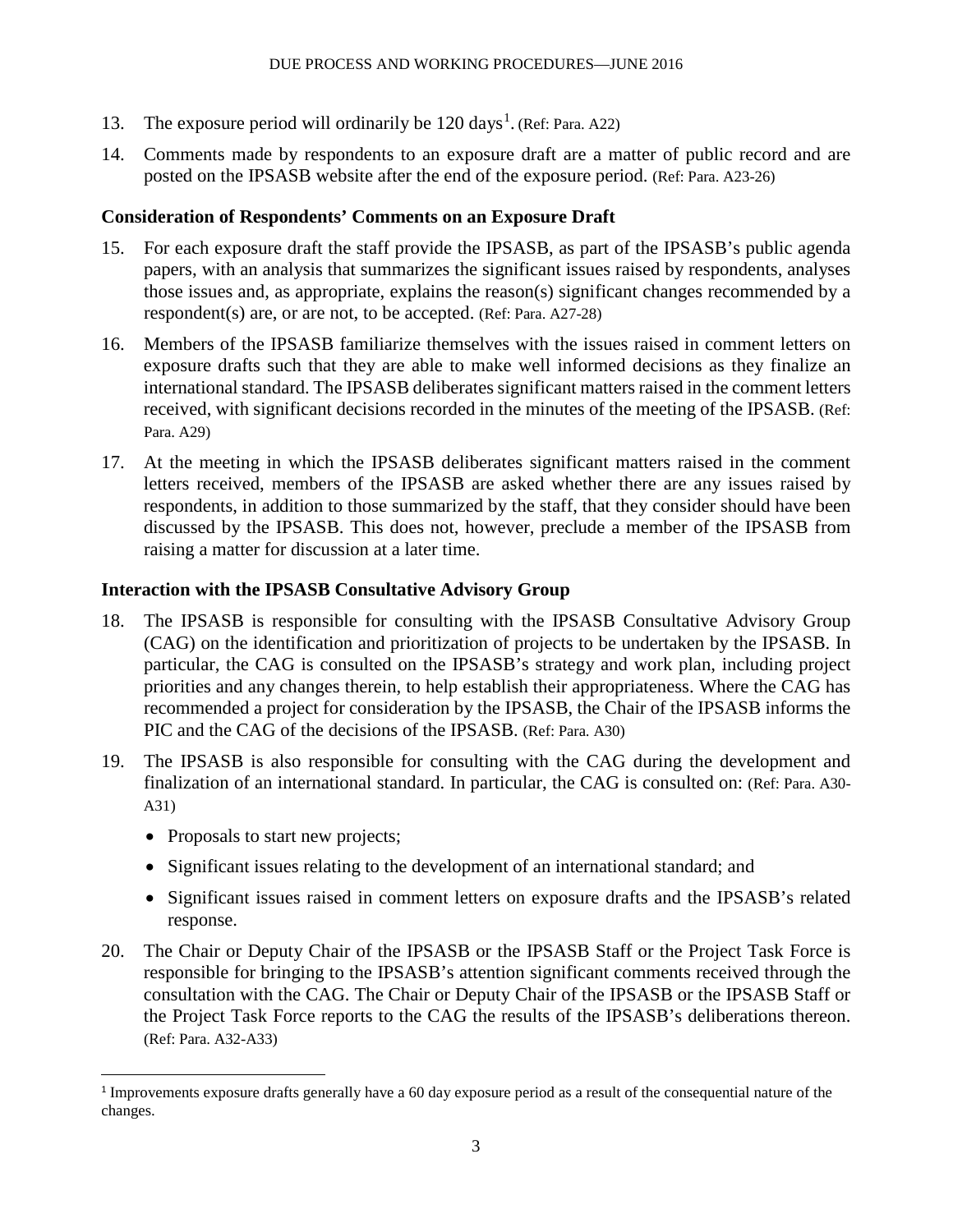# **Matters of Due Process**

- 21. The IPSASB Chair and Technical Director provide the PIC with a summary of the application of due process for new or revised IPSASs before their release. The Chair of the CAG is responsible for advising the PIC on whether due process relating to the IPSASB's interaction with the CAG is being followed. (Ref: Para. A34-A36)
- 22. If an issue over adherence to due process is raised formally with the IPSASB (other than an issue that is clearly frivolous or vexatious), whether by a third party or otherwise, the IPSASB assesses the matter and seeks an appropriate resolution. The IPSASB's decision on the matter is communicated to the party raising the matter. Alleged breaches of due process and their resolution are communicated by the IPSASB to the PIC. The results of investigations of alleged breaches of due process are reported at an IPSASB meeting open to the public.

# **Approval of an International Standard, and Consideration of the Need for Re-Exposure**

- 23. When the staff is satisfied that it has a proposed final international standard that is ready for approval, it presents the revised content of the exposed international standard to the IPSASB for approval.
- 24. The IPSASB Technical Director is responsible for advising the IPSASB on whether due process has been followed effectively before a final international standard is approved for issue. The IPSASB confirms whether or not it is satisfied that due process has been followed effectively. (Ref: Para. A37-A38)
- 25. The IPSASB votes on the approval of the final revised content of an exposed international standard in accordance with its terms of reference. Approval of the final revised content of an exposed international standard is an approval for its issue as a final international standard, unless the IPSASB subsequently votes in favor of re-exposure as described below. (Ref: Para. A39-A40)
- 26. After approving the final revised content of an exposed international standard, the IPSASB considers whether there has been a substantial change to the exposed document such that a vote on re-exposure is necessary. An affirmative vote in accordance with the IPSASB's terms of reference that re-exposure is required to issue a re-exposure draft. The basis of the IPSASB's decisions with respect to re-exposure is recorded in the minutes of the IPSASB meeting at which the related project is discussed. (Ref: Para. A41-A43)
- 27. When an exposure draft is re-exposed, the summary memorandum accompanying the reexposure draft includes the reasoning for re-exposure and sufficient information to allow an understanding of the changes made as a result of the earlier exposure.
- 28. Where applicable, the IPSASB sets an effective date for the application of the final international standard. (Ref: Para. A44)
- 29. For each final international standard, the IPSASB issues basis for conclusions with respect to comments received on an exposure draft. (Ref: Para. A45)

# **Withdrawal of an International Standard**

30. The IPSASB votes on the withdrawal of an international standard, whether that withdrawal is due to the issue of a new or a revised international standard that incorporates or replaces the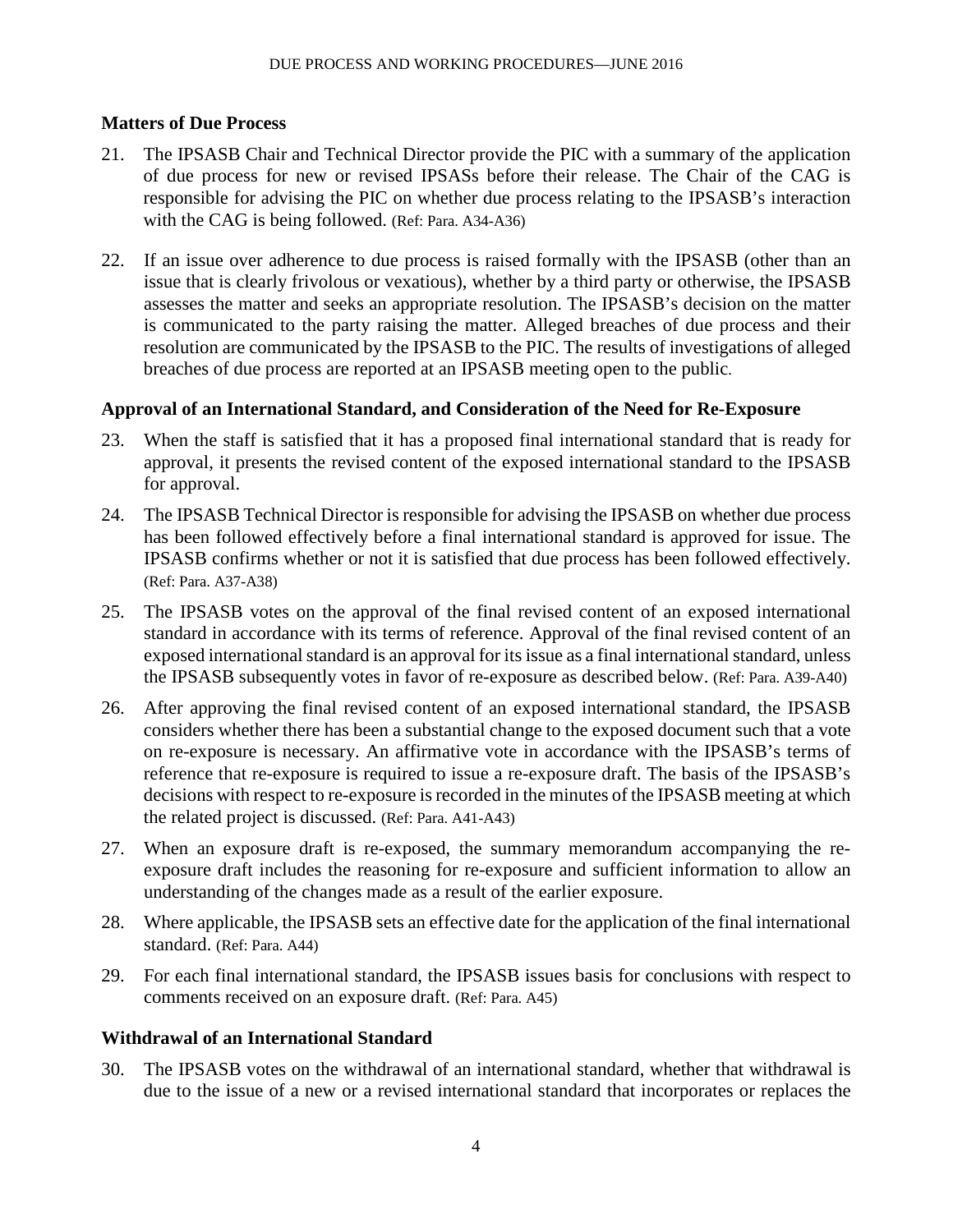subject matter of the existing international standard or any other reason, in accordance with the IPSASB's terms of reference.

# **Working Procedures**

# **General**

*IPSASB Meetings* (Ref: Para. 1)

A1. IPSASB meetings are open to the public and recorded when practicable. Recordings are made available upon request.

# *Meeting Agenda Papers* (Ref: Para. 2)

- A2. Meeting agenda papers are published on the IPSASB website ordinarily no later than two weeks in advance of each IPSASB meeting. Meeting minutes are published on the IPSASB website after approval, (ordinarily within three weeks after the IPSASB meeting at which they are approved).
- A3. The Appendix of this document lists the unique titles for common IPSASB documents at various stages of due process.
- A4. Agenda papers are retained on the IPSASB website for at least three years from the date of the meeting. Final minutes are retained on the website indefinitely.
- A5. Updated project histories and meeting highlights are posted to the website after each meeting.

# **Project Identification and Prioritization** (Ref: Para. 4-6)

- A6. The IPSASB consults on its strategy review and work plan to obtain views about issues that they believe should be addressed by the IPSASB when deemed necessary.
- A7. The development of the IPSASB's strategy and work plan includes the issue of a consultation paper for public comment, placed on the IPSASB website where it can be accessed free of charge by the general public, for ordinarily 120 days. The IPSASB considers the results of the public consultation in formulating, as necessary, a revised strategy and work plan.
- A8. The IPSASB's review and consultations of strategy and work plan are not anticipated to be an annual process.

# **Project Commencement**

# *Project Briefs* (Ref: Para. 7)

- A9. The results of public consultations on strategy and work plan are considered and taken into account by the IPSASB in selecting and prioritizing projects. As appropriate, IPSASB staff present project briefs for discussion at an IPSASB meeting. After discussion the project brief is approved with or without changes.
- A10. Project briefs identify the objectives, outline, development process, timetable, outputs, resources and sources of information for the project.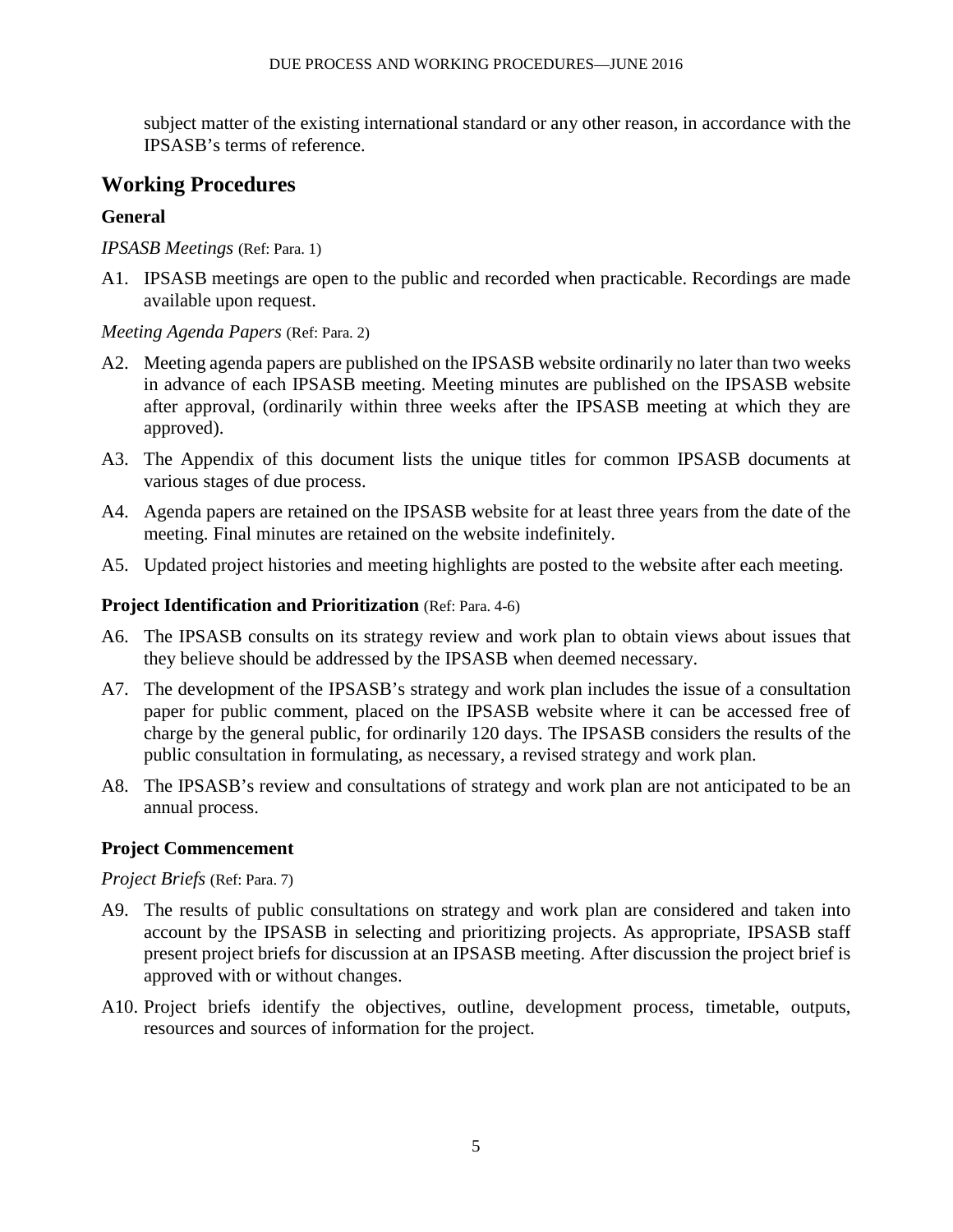### **Development of Proposed International Standards**

#### *Staff, Task Based Group and Task Force* (Ref: Para. 8)

- A11. A project brief indicates whether a Task Based Group or a Task Force will be established to act in an advisory capacity to staff. A project brief addresses, where appropriate, specific areas of expertise or geographical representation that may be needed on the Task Based Group or Task Force. The identification of Task Based Group or Task Force members focuses on finding the best persons for the job. A Task Based Group typically includes IPSASB members, technical advisors, observers and staff. A Task Force typically includes IPSASB members, technical advisors, staff, observers and external experts. The project brief identifies if the project will consider the IPSASB policy papers; '*Process for Reviewing and Modifying IASB Documents*' and '*Process for Considering GFS Reporting Guidelines during Development of IPSASs*' in the development of the international standard.
- A12. A Task Force is usually chaired by a member of the IPSASB or a staff member. The Technical Director of the IPSASB, in consultation with the Chair of the IPSASB, determines the composition of the Task Force in a manner that brings the right balance of technical expertise and public interest perspectives to the project discussion, and considers whether there is sufficient direct participation by members of the IPSASB on the Project Task Force. Project Task Forces may contain participants, such as external experts, who are not members of the IPSASB but have experience relevant to the subject matter. Members of a Project Task Force are identified in the project histories on the IPSASB website and in the relevant project agenda papers for an IPSASB meeting.
- A13. Task Based Group and Task Force meetings are not open to the public.
- A14. Staff identifies issues, and proposes recommendations, taking into account the advice of the Task Based Group or Task Force, relevant to the development of the proposed international standard on which IPSASB input is appropriate. These papers, which are ordinarily accompanied by a draft version of the proposed standard, are developed based on research and consultation, which may include: consulting with the IPSASB or the IPSASB's CAG, practitioners, regulators, international or national standard setters and other interested parties; and reviewing professional standards issued by international and national standard setters and other parties.
- A15. The IPSASB may carry out projects in cooperation, or conduct projects jointly, with an international or national standard setter(s) or other organizations with relevant expertise. In the case where a project is to be conducted jointly,<sup>[2](#page-5-0)</sup> a member of the IPSASB chairs, or co-chairs, the joint Task Force. Where practicable, joint projects are conducted on a multi-national basis whereby two or more national standard setters or national organizations are involved in the joint project.

<span id="page-5-0"></span><sup>&</sup>lt;sup>2</sup> Joint projects are subject to the due process of the IPSASB. If exposed separately both internationally and by the national standard setter(s) with whom the project is being jointly developed, and where applicable, IPSASB may additionally have regard to comments received by the national standard setter(s), where they may be relevant internationally, and to the extent the process does not result in unnecessary delay in the finalization of the standard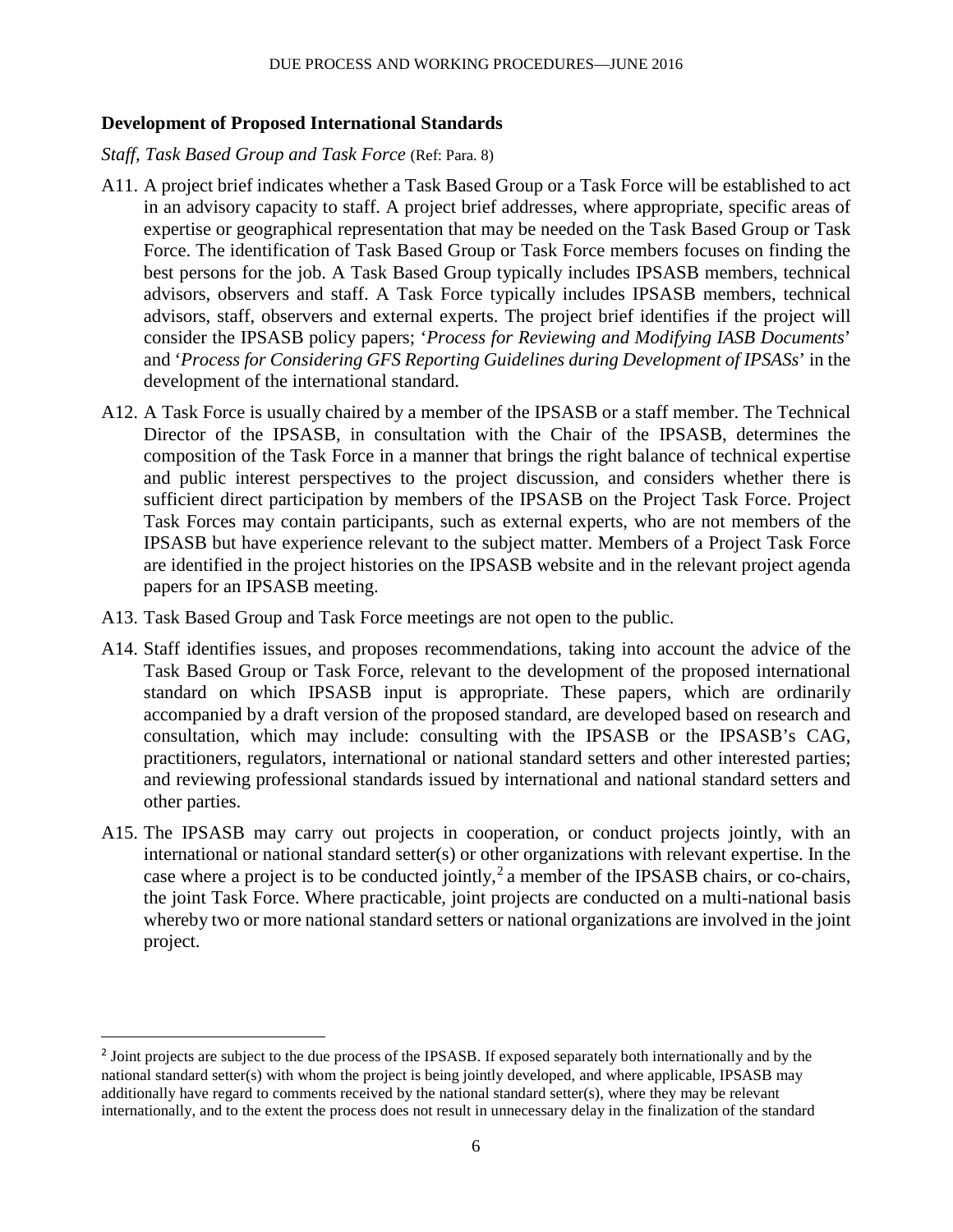#### *Consultation Paper, or Public Forum or Roundtable* (Ref: Para. 9)

- A16. In deciding upon the need to issue a consultation paper, or hold a public forum or roundtable, the IPSASB considers whether the subject of the international standard, the likely or actual existence of a significant and controversial divergence of stakeholder views, the need for additional information in order to further the IPSASB's deliberative process, or some other reason indicates that wider or further consultation would be appropriate.
- A17. The outcome(s) of the issue of a consultation paper, public forum or roundtable, is summarized and reported to the IPSASB, as part of the IPSASB's public agenda papers, for purposes of the IPSASB's deliberation on the subject under consideration.
- *Proposed Draft International Standard*
- A18. The staff recognizes the importance of appropriate liaison with other international standard setting Boards as well as relevant IFAC Committees. The staff raises proactively any amendments proposed in an international standard by the IPSASB that may have implications for another international standard setter or an IFAC Committee.
- *Approval of Draft International Standard* (Ref: Para. 11)
- A19. The IPSASB votes to approve<sup>[3](#page-6-0)</sup> an exposure draft before publication. IPSASB members that vote against an exposure draft can request that their dissenting views be documented in the minutes to the meeting and can also request they are included as an alternative view.

#### **Public Exposure**

*Exposure Drafts* (Ref: Para. 12)

- A20. The issuance of exposure drafts is publicized in a press release and on the IPSASB website. The IPSASB considers whether there are additional broad stakeholder groups to whose attention a proposed standard should be drawn.
- A21. Exposure drafts include specific matters for comment, which direct respondents to aspects of the draft international standard on which feedback is sought.

#### *Exposure Period* (Ref: Para. 13)

- A22. The exposure period for a draft international standard will ordinarily be 120 days. A shorter or longer exposure period may be set when considered appropriate. A longer exposure period may be set, for example, where the material is voluminous, technically complex, where the implications are particularly significant, or pervasive changes might affect translation or to make wider consultation possible. A shorter exposure period may be set, for example, where in the public interest there is a need to conclude on a matter more quickly, the exposure draft is relatively simple or short, or where the IPSASB decides to re-expose all or only part of a draft international standard. When a shorter, or longer than normal exposure period is considered appropriate, the reasoning of the IPSASB will be documented in the minutes.
- A23. Exposure drafts indicate that the IPSASB cannot undertake to consider comments and suggestions received after the close of the exposure period.

<span id="page-6-0"></span><sup>&</sup>lt;sup>3</sup> IPSASB members that vote against an exposure draft can request that their dissenting views be documented in the minutes to the meeting and can also request they are included as an alternative view.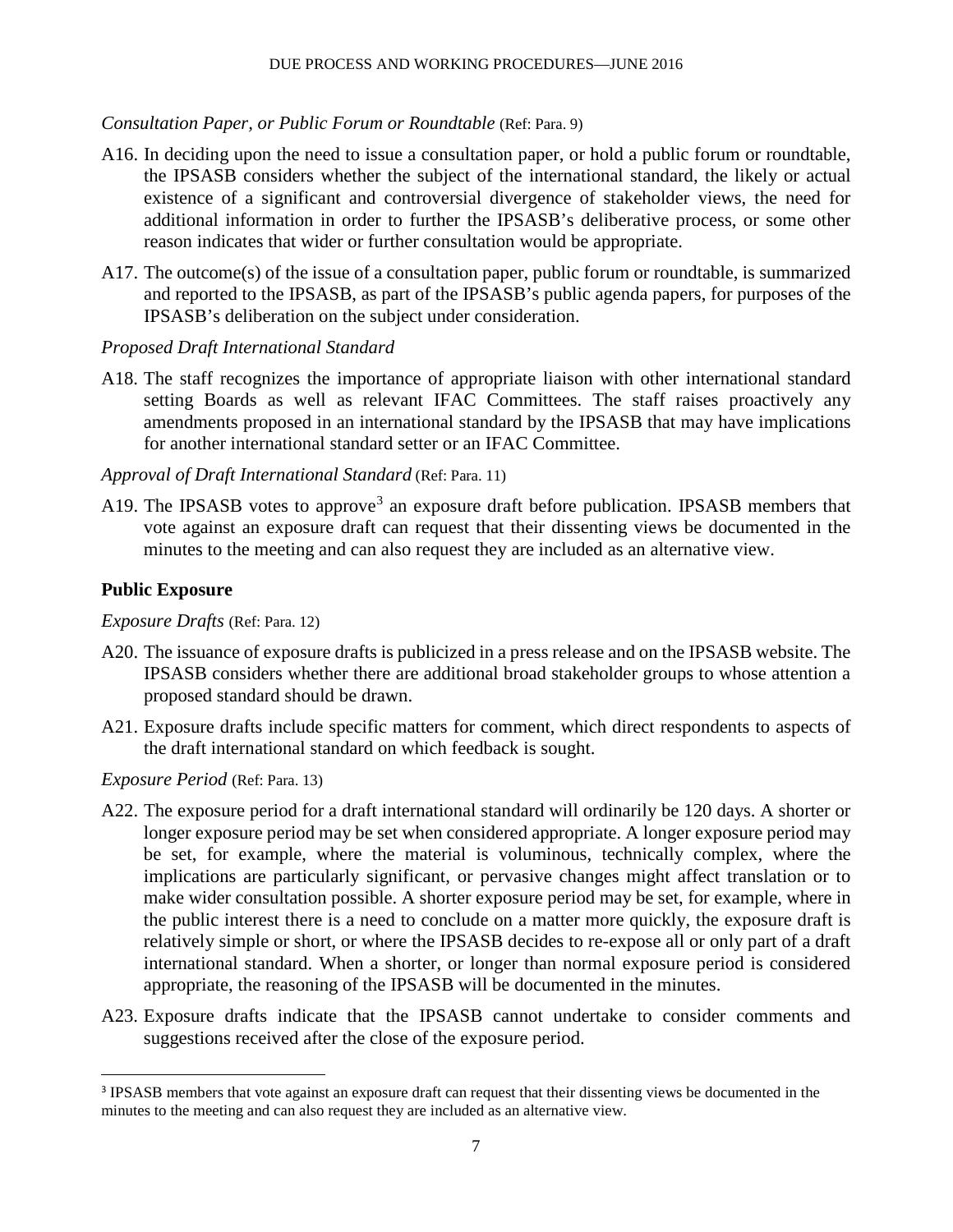*Comments Received* (Ref: Para. 14)

- A24. An acknowledgement of receipt is sent to every respondent to an exposure draft.
- A25. IPSASB members, their technical advisors, IPSASB observers, and Task Force members who are not members of the IPSASB are notified when comment letters have been made available on the IFAC website.
- A26. The exposure draft and comment letters are made available to IPSASB members before the IPSASB meeting in which the project is scheduled for discussion.

### **Consideration of Respondents' Comments on an Exposure Draft**

#### *Comments Received on Exposure* (Ref: Para. 15-16)

- A27. The comments and suggestions received within the exposure period are read and considered by the IPSASB staff and the Task Based Group or Task Force (if applicable).
- A28. Project agenda papers contain a cumulative summary of the significant decisions made by the IPSASB on matters relating to the project, including its position on the significant issues raised in comment letters.

#### *Deliberation of Significant Matters* (Ref: Para. 17)

A29. The IPSASB does not enter into debate with respondents on individual comment letters. The IPSASB may decide, however, to discuss a letter of comment with the respondent to seek clarification on a matter.

#### **Interaction with the IPSASB Consultative Advisory Group**

#### *Development of an International Standard* (Ref: Para. 18)

- A30. All stages in the development of an international standard are taken through the CAG to provide an opportunity for issues to be exposed and insight to be gathered. In consulting with the CAG, the IPSASB may bring forward significant issues on which it seeks the input of the CAG. The CAG is also afforded the opportunity to bring forward matters for consideration by the IPSASB. Significant points arising in CAG discussions are included in the minutes of the meeting of the CAG.
- A31. The meetings of the CAG are attended by the Chair of IPSASB and the Technical Director and staff members of the IPSASB and, where appropriate, other IPSASB members, IPSASB Technical Advisors or Task Force and Task Based Group members may attend as appropriate.

#### *Report Back* (Ref: Para. 20)

A32. Minutes of the meetings of the CAG, or a draft thereof, include significant points for consideration by the IPSASB. The IPSASB staff produces a "report back" document for the CAG, referring to each item noted in the CAG minutes and commenting as to whether a point has been accepted or not, and if not provide the reasoning. While the "report back" document addresses the points made in relation to each item noted in the CAG minutes, it is not intended that there be a reconciliation in the "report back" of every view on every point. Each "report back" is discussed at a subsequent meeting of the CAG. The conclusion of this discussion is recorded in the minutes of the CAG meeting.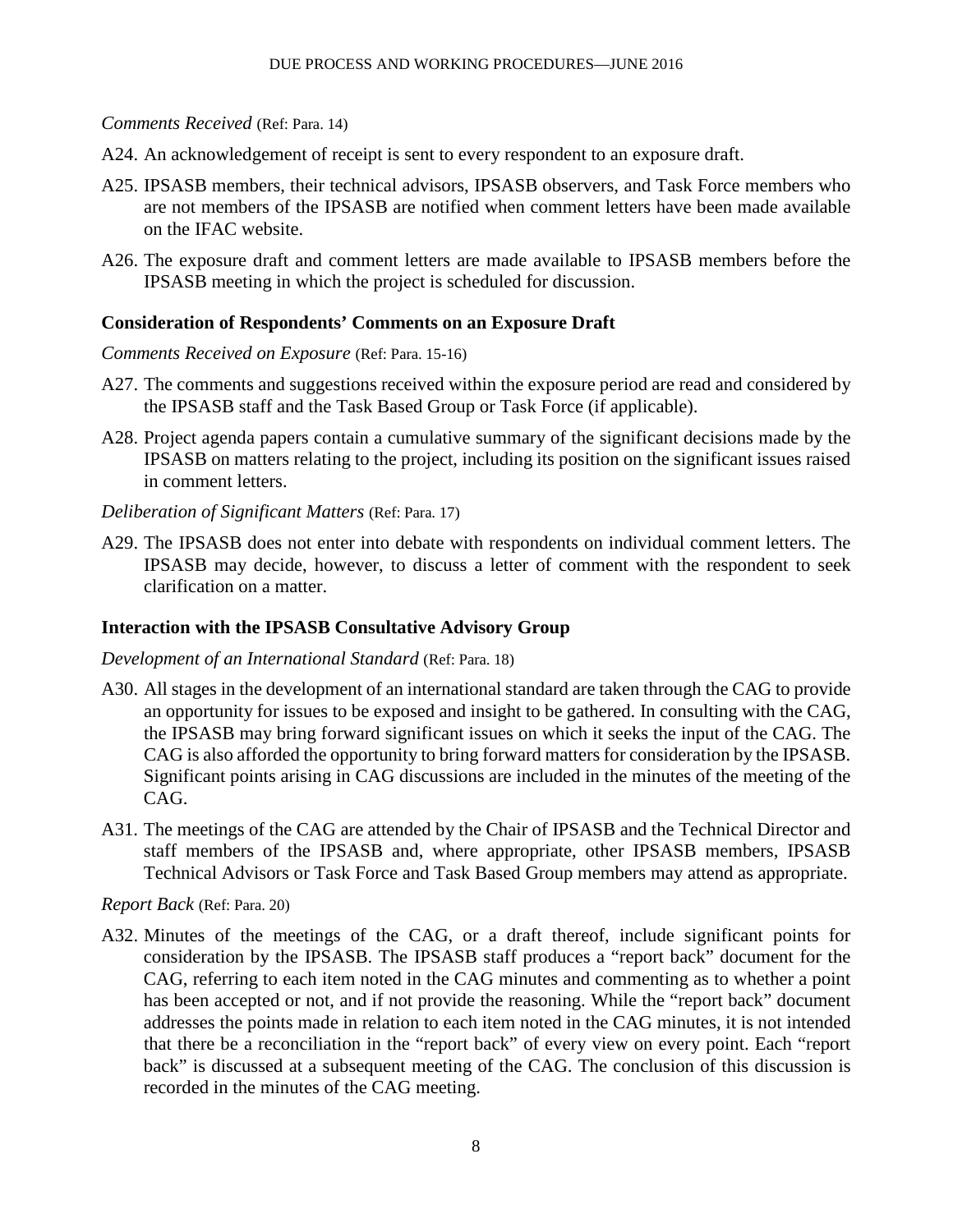A33. The "report back" documents and the discussion by the CAG on them result in a rolling-check on whether significant comments received through the consultation with the CAG during the development of a draft international pronouncement have been brought to the IPSASB's attention. Nevertheless, on the occasion on which the CAG plans to discuss a draft international pronouncement for the last time before it goes to the IPSASB for final approval, the CAG is asked to advise, based on minutes of previous meetings, whether it is satisfied that the IPSASB has consulted it on, and has considered its comments in relation to, the development and finalization of the international pronouncement. The conclusion of this discussion is recorded in the minutes of the CAG meeting.

### **Roles of the IPSASB Chair, Chair of the CAG and IPSASB Technical Director in Matters of Due Process** (Ref: Paras. 21-22)

- A34. The IPSASB Chair and IPSASB Technical Director provide the PIC with a written report outlining the basis for the conclusion on whether due process is being followed, together with documentation supporting the application of due process.
- A35. The Chair of the CAG provides the PIC with a written report outlining the basis for the conclusion on whether due process relating to the IPSASB's interaction with the CAG is being followed. In forming this conclusion, the Chair of the CAG considers the conclusion of the CAG's discussion described in paragraph A33, and whether significant comments received at the last meeting of the CAG, as recorded in the minutes, or draft minutes, of the meeting, have been brought to the IPSASB's attention. For this purpose, staff members of the IPSASB prepare, at the conclusion of the meeting at which the IPSASB approves a final pronouncement, a "report back" document (as described in paragraph A33) together with other relevant documents as may be necessary for consideration by the Chair of the CAG.
- A36. IPSASB assesses issues raised over due process and requests information from relevant parties. Where a party alleges a breach of due process, the IPSASB considers whether the breach has merit and, if so, determines the appropriate resolution.

#### **Approval of a Pronouncement, and Consideration of the Need for Re-Exposure**

#### *Adherence to Due Process* (Ref: Para. 24)

- A37. The IPSASB Technical Director provides a written report in the agenda papers of the meeting where a final draft international standard is considered for approval, outlining the basis for concluding whether due process has been followed with respect to actions up to the date of the meeting.
- A38. The IPSASB Technical Director also reports to the IPSASB whether due process has been followed during the meeting at which a final international standard is approved for issue. The substance of this report is recorded in the minutes.

*Approval* (Ref: Para. 25)

- A39. The results of voting, including dissenting votes and the reason(s) therefore, on the approval of the revised content of an exposure draft are recorded in the minutes of the meeting.
- A40. The basis for conclusions included with the final international standard information regarding revised content from the exposed international standard to the final international standard. The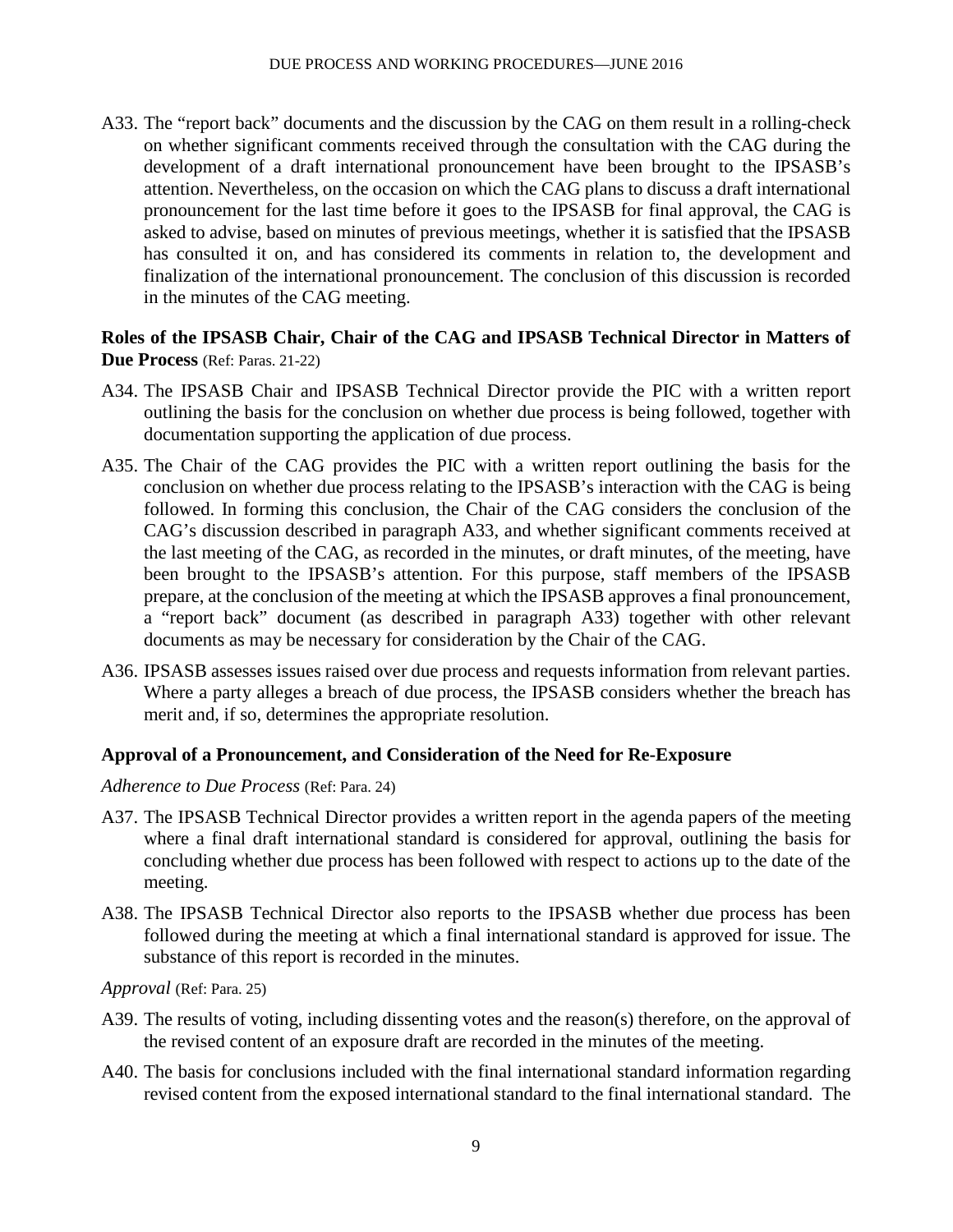final international standard is that published after the IPSASB has confirmed that due process was followed in its development.

*Re-Exposure* (Ref: Para. 26)

- A41. When an exposure draft has been subject to significant changes, a summary comparative analysis is presented to the IPSASB. This analysis emphasizes those differences between the exposure draft and the proposed final international standard that are particularly important to users and preparers.
- A42. The IPSASB Technical Director, in consultation with the Chair of the IPSASB, advises the IPSASB on whether a draft international standard, or part thereof, needs to be re-exposed.
- A43. Situations that constitute potential grounds for a decision to re-expose may include, for example: substantial change to a proposal arising from matters not aired in the exposure draft such that commentators have not had an opportunity to make their views known to the IPSASB before it reaches a final conclusion; substantial change arising from matters not previously deliberated by the IPSASB; or substantial change to the substance of a proposed international standard. Re-exposure of a final international standard requires a positive vote of two thirds of IPSASB members.

*Effective Date* (Ref: Para. 28)

A44. In setting the date for the application of an international standard (if applicable), the IPSASB considers the reasonable expected minimum period for effective implementation, including the need for translation into national languages.

*Basis for Conclusions* (Ref: Para. 29)

A45. The IPSASB's basis for conclusions reflects comments received on an exposure draft and is included in the final international standard. Basis for conclusions are retained and included in the final international standard period on the IPSASB website.